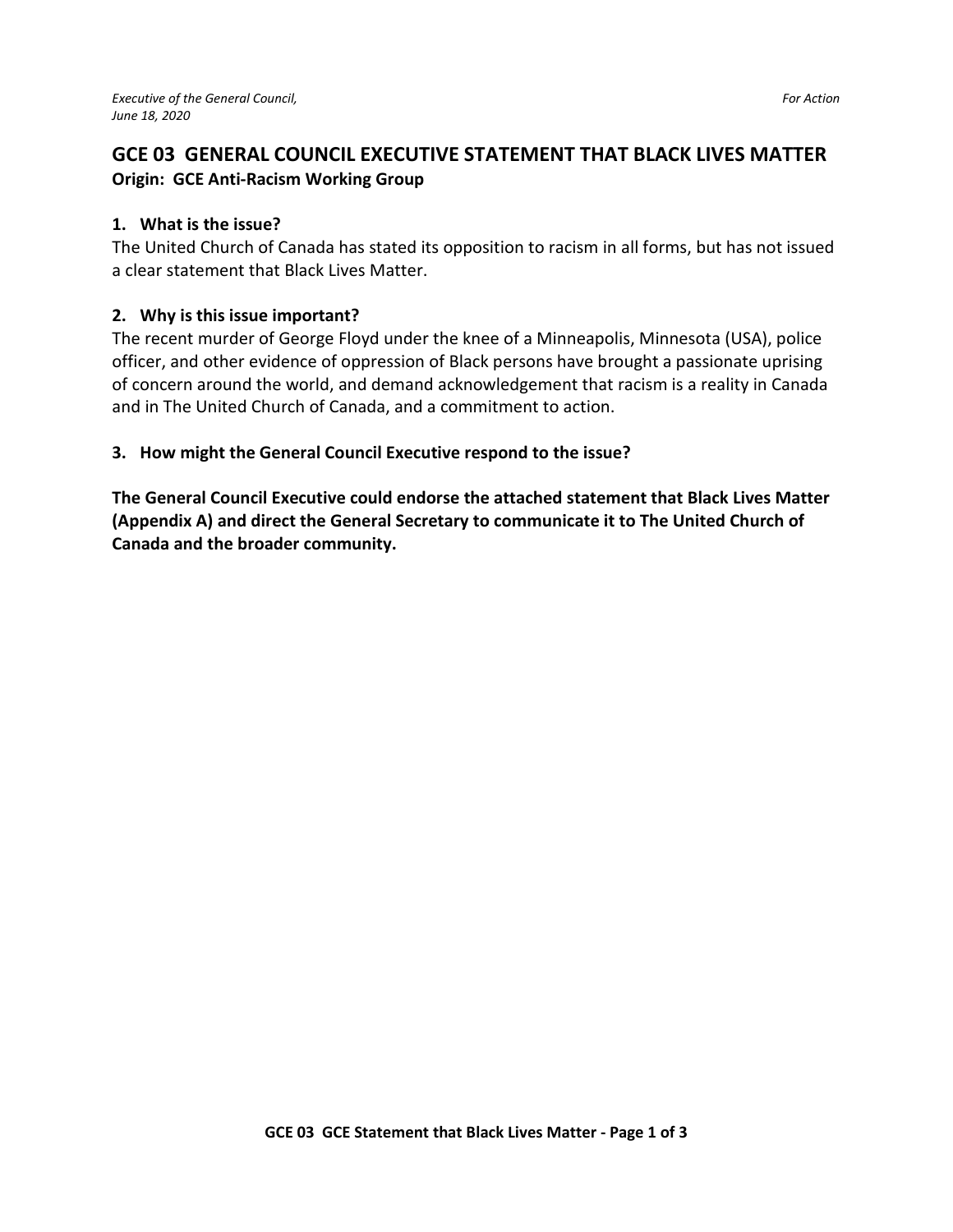*Executive of the General Council, For Action June 18, 2020* 

Appendix "A"

18 June 2020

Dear Siblings in Christ:

We are writing to you as people of the same church.

On 2 June, Moderator Richard Bott joined with Evangelical Lutheran National Bishop Susan Johnson and Anglican Primate Linda Nicholls in a letter acknowledging the existence of anti-Black racism in our churches and society, committing to work collaboratively on the International Decade for People of African Descent, and inviting church members to make local commitments for action.

As the General Council Executive we wish to affirm and amplify this message throughout the church, and to add to it the clear and unequivocal statement that Black Lives Matter to The United Church of Canada. We admit the church's failure to uphold Paul's admonition against racism to the churches in Galatia: "There is no longer Jew or Greek, there is no longer slave or free, there is no longer male and female; for all of you are one in Christ Jesus." (Galatians 3:28). The church should always be sanctuary, not a site of racism and discrimination. For that reason, we are intentional about becoming an anti-racist church.

We confess that our United Church has not been such a sanctuary against racism. In particular, we regret that our church has been complicit in racial injustice, and that systemic anti-Black racism still exists within our structures. The church has not always lived up to its understanding of itself. We are sorry for our inability to hear and respond to the pain of our Black siblings.

Our church's anti-racism policy states that racism —which is a sin— is present in society and in our church. We lament that there continue to be so many painful stories of racial exclusion of the Black, Indigenous, and other racialized peoples among us from across the church. For the sin of racism that continues to manifest itself within our church, we are truly sorry.

Our anti-racism policy notes that "we believe change is possible. We believe in forgiveness, reconciliation and transformation and the potential to learn from stories and experiences." We call the church to action. When we say that Black Lives Matter, we must act on those words. In 1 John 3:18, we are urged to "love, not in word or speech, but in truth and action." We affirm our commitment to take tangible action against anti-Black racism, and, to report on this to the 44th General Council.

We also commit to working towards specific actions to interrogate and dismantle systemic anti-Black racism. To be truly effective in confronting anti-Black racism, however, the people of the United Church, in all communities of faith, need to commit to work for racial justice.